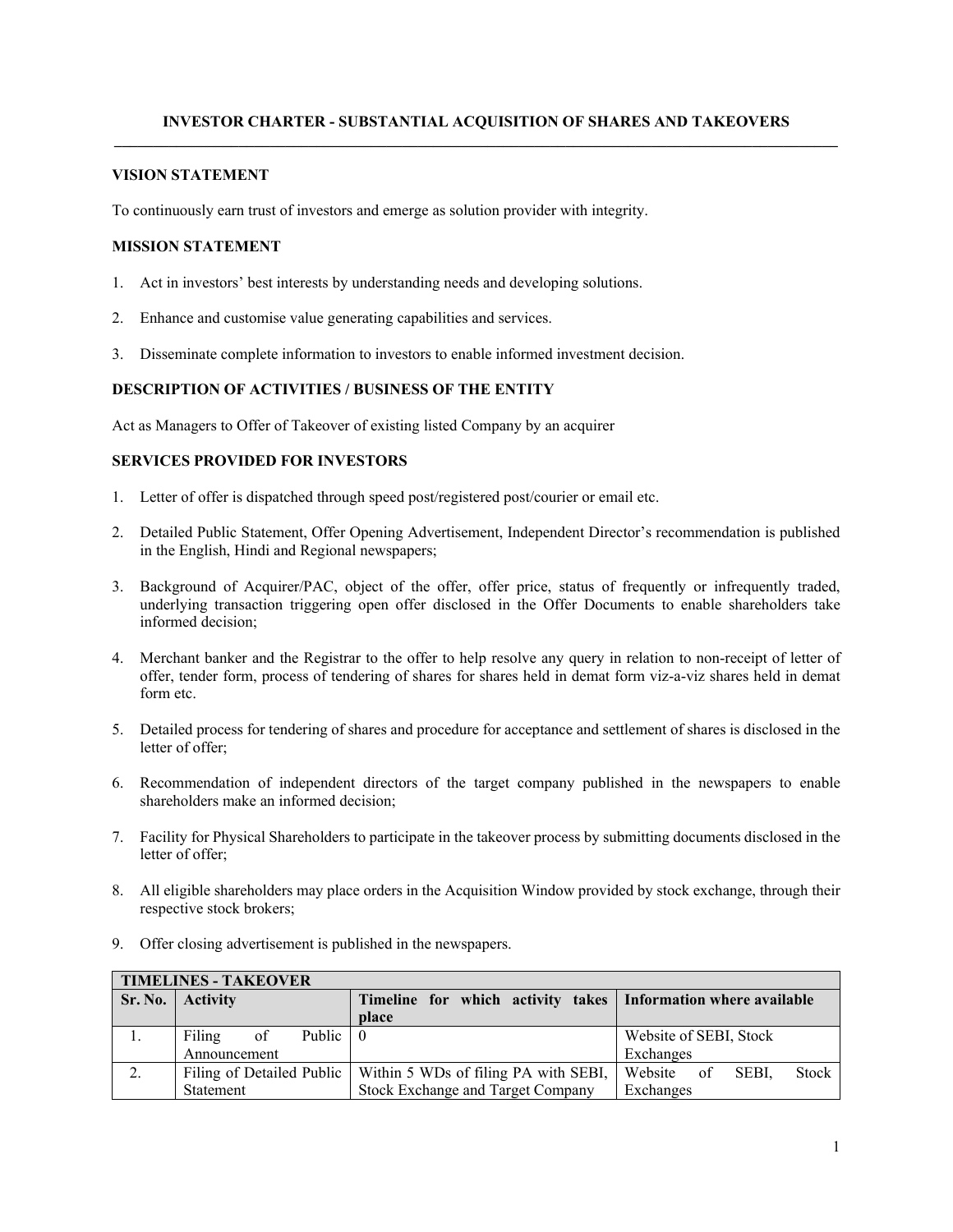| <b>TIMELINES - TAKEOVER</b> |                            |                                         |                                        |  |  |  |  |  |
|-----------------------------|----------------------------|-----------------------------------------|----------------------------------------|--|--|--|--|--|
| Sr. No.                     | <b>Activity</b>            | Timeline for which activity takes       | <b>Information where available</b>     |  |  |  |  |  |
|                             |                            | place                                   |                                        |  |  |  |  |  |
| 3 <sub>1</sub>              | Dispatch of Letter of      | Within 7 working days of receipt of     | Website<br>of<br>SEBI,<br><b>Stock</b> |  |  |  |  |  |
|                             | Offer                      | observation letter from SEBI            | Exchanges                              |  |  |  |  |  |
| $\overline{4}$ .            | Publication<br>of          | 2 WDs prior to commencement of          | Website<br>of<br>SEBI,<br><b>Stock</b> |  |  |  |  |  |
|                             | Director's<br>Independent  | tendering period                        | Exchanges                              |  |  |  |  |  |
|                             | recommendation             |                                         |                                        |  |  |  |  |  |
| 5.                          | Offer Opening Ad           | WDs prior to commencement of            | Website<br>of<br>SEBI,<br><b>Stock</b> |  |  |  |  |  |
|                             |                            | tendering period                        | Exchanges                              |  |  |  |  |  |
| 6.                          | Offer Opens                | not later than 12 WDs from the date of  | Website of Stock Exchanges             |  |  |  |  |  |
|                             |                            | receipt of observation letter from SEBI |                                        |  |  |  |  |  |
| 7.                          | Availability of letter of  | Till offer closure date                 | of<br>SEBI,<br>Website<br><b>Stock</b> |  |  |  |  |  |
|                             | offer<br>and<br>Form<br>of |                                         | Exchanges                              |  |  |  |  |  |
|                             | Acceptance                 |                                         |                                        |  |  |  |  |  |
| 8.                          | Availability of material   | Till offer closure date                 | Address given in Letter of Offer       |  |  |  |  |  |
|                             | documents for inspection   |                                         |                                        |  |  |  |  |  |
|                             | by Shareholders            |                                         |                                        |  |  |  |  |  |
| 9.                          | Closure of offer           | Within 10 WDs of opening                | Stock Exchanges website                |  |  |  |  |  |
| 10.                         | and<br>Acceptance          | Within 10 WDs of closure                | Stock Exchanges website                |  |  |  |  |  |
|                             | Settlement of shares       |                                         |                                        |  |  |  |  |  |
| 11.                         | Date of post offer         | Within 5 WDs of payment to              | Website of SEBI, Stock                 |  |  |  |  |  |
|                             | advertisement              | shareholders                            | Exchanges                              |  |  |  |  |  |

### **RIGHTS OF INVESTORS**

- 1. All the Public Shareholders, who own fully paid equity shares of the Target Company any time before the closure of the Open Offer are eligible to participate in the Open Offer.
- 2. Shareholders have rights to inspect the material documents as listed out in the letter of offer during the tendering period.
- 3. Shareholders can obtain letter of offer along with tender forms from the Registrar to the offer or Manager to the offer and can also download from the website of the Stock Exchanges.

# **DO'S AND DON'TS FOR THE INVESTORS**

### **Do's**

- 1. Ensure to submit tender forms on time;
- 2. Ensure the demat account and the PAN belong to the same eligible shareholder;
- 3. Physical shareholder should ensure that the correct share certificates are attached along with the Tender Form.
- 4. Ensure that the signatures registered with the Company and the signature on the Tender Form are the same.
- 5. In case any person has submitted Equity Shares in physical form for dematerialisation, such Eligible Shareholders should ensure that the process of getting the Equity Shares dematerialised is completed well in time so that they can participate in the Offer before Offer Closing Date.

#### **Don'ts**

1. Offer from shareholders will be rejected if the terms or the process mentioned in the Letter Of Offer is not followed;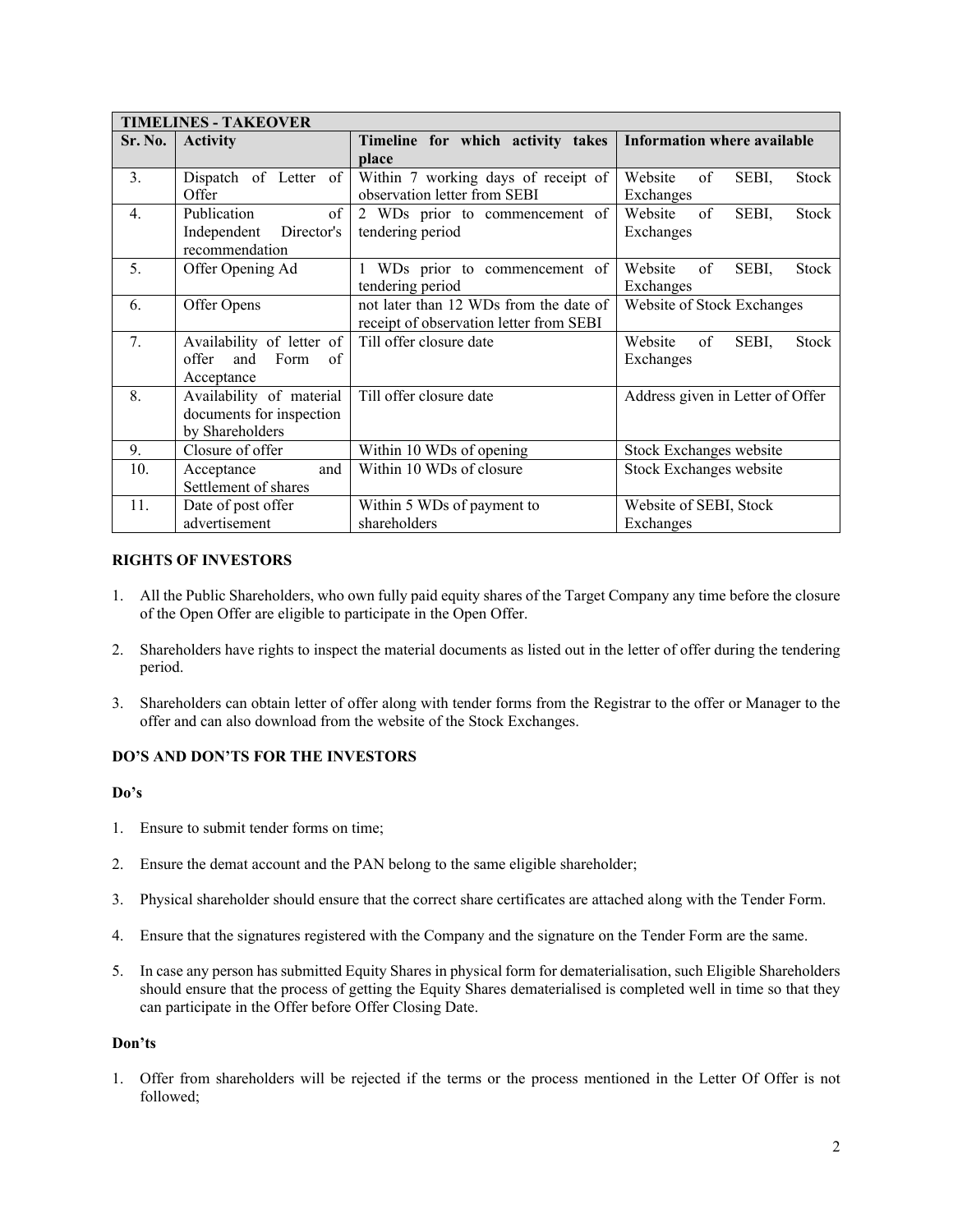- 2. Shareholders who are holding Physical Shares as on the Record Date should not submit incomplete Tender Form and other documents for placing their bid in demat form;
- 3. There should be no name mismatch in the demat account of the Eligible Shareholder and PAN; or
- 4. There should not be any restraint order of a Court/any other competent authority for transfer/disposal/ sale;
- 5. The title to the Equity Shares should not be under dispute and there should not be any restraint.

## **INVESTOR GRIEVANCE REDRESSAL MECHANISM AND HOW TO ACCESS IT**



# **TIMELINES FOR RESOLUTION OF SHAREHOLDER GRIEVANCES IN TAKEOVER**

| Sr.            | <b>Activity</b>                                                                          | No.           |
|----------------|------------------------------------------------------------------------------------------|---------------|
| No.            |                                                                                          | calendar days |
|                | Shareholder grievance received by the manager to the offer                               |               |
| 2              | Manager to the offer to identify the concerned intermediary and it shall be endeavoured  | $T+1$         |
|                | to forward the grievance to the concerned intermediary/ies on T day itself.              |               |
| $\mathcal{E}$  | The concerned intermediary/ies to respond to the manager to the offer with an acceptable | X             |
|                | reply                                                                                    |               |
| $\overline{4}$ | Shareholder may escalate the pending grievance, if any, to the functional head / head of | $T + 21$      |
|                | department of manager to the offer                                                       |               |
| .5             | Manager to the offer, the concerned intermediary/ies and the Shareholder shall exchange  | Between T and |
|                | between themselves additional information related to the grievance, wherever required    |               |
| 6              | Manager to the offer to respond to the Shareholder with the reply                        | Upto $X+3$    |

Best efforts will be undertaken by manager to the offer to respond to the grievance within T+30.

### **Nature of shareholder grievance for which the aforesaid timeline is applicable**

- 1. Delay in receipt of consideration upon acceptance of shares
- 2. Any other grievance as may be informed from time to time

### **Mode of receipt of investor grievance**

The following modes of receipt will be considered valid for processing the grievances in the timelines discussed above: